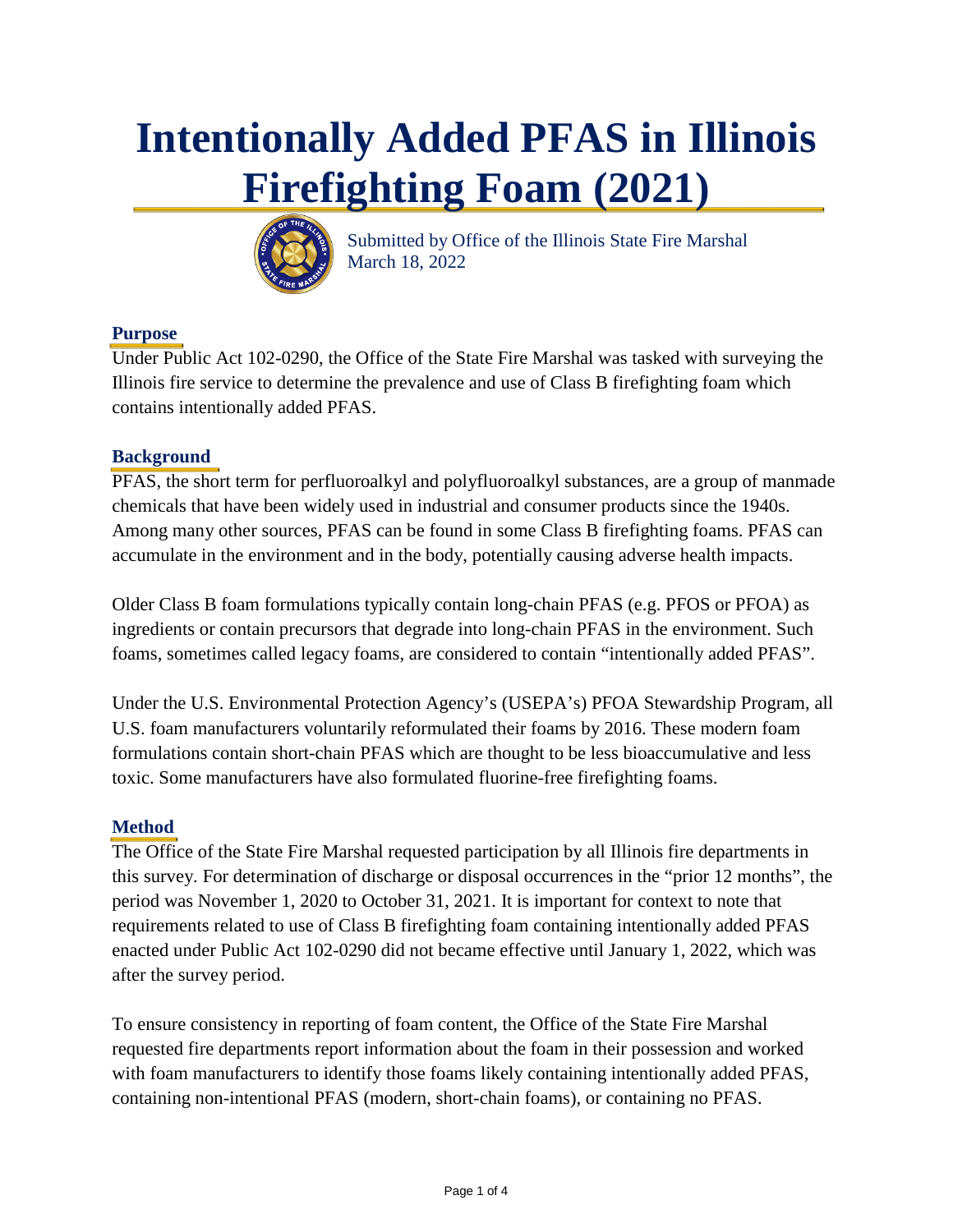#### **Results**

The Office of the State Fire Marshal received responses from 333 fire departments, which is approximately 29% of Illinois fire departments. The results of their responses are below.

# *Amount of Class B Firefighting Foam*

Illinois fire departments reported approximately 48,000 gallons of Class B firefighting foam in stock as of January 1, 2022. Though a significant portion of the available Class B firefighting foam stock likely contains intentionally added PFAS, a larger portion does not. Approximately 37.6% (18,000 gallons) of Class B firefighting foam reported likely contained intentionally added PFAS. By contrast, approximately 61.6% (30,000 gallons) of Class B firefighting foam stock reported did not contain intentionally added PFAS. The PFAS content of less than 1% (350 gallons) of Class B firefighting foam reported could not be identified.

| Table 1. Reported Class D I field gluing I baill Stock of Himols I ne Departments (2021) |                |            |  |  |  |
|------------------------------------------------------------------------------------------|----------------|------------|--|--|--|
| <b>Reported Class B Firefighting Foam Stock of Illinois Fire Departments (2021)</b>      |                |            |  |  |  |
| <b>Contains PFAS?</b>                                                                    | <b>Gallons</b> | Percentage |  |  |  |
| <b>INTENTIONALLY ADDED</b>                                                               | 18,196         | 37.6%      |  |  |  |
| NON-INTENTIONAL                                                                          | 20,427         | 42.2%      |  |  |  |
| NO.                                                                                      | 9,385          | 19.4%      |  |  |  |
| <b>UNKNOWN</b>                                                                           | 350            | 0.7%       |  |  |  |
| <b>Total</b>                                                                             | 48,358         | 100%       |  |  |  |

Table 1. Reported Class B Firefighting Foam Stock of Illinois Fire Departments (2021)



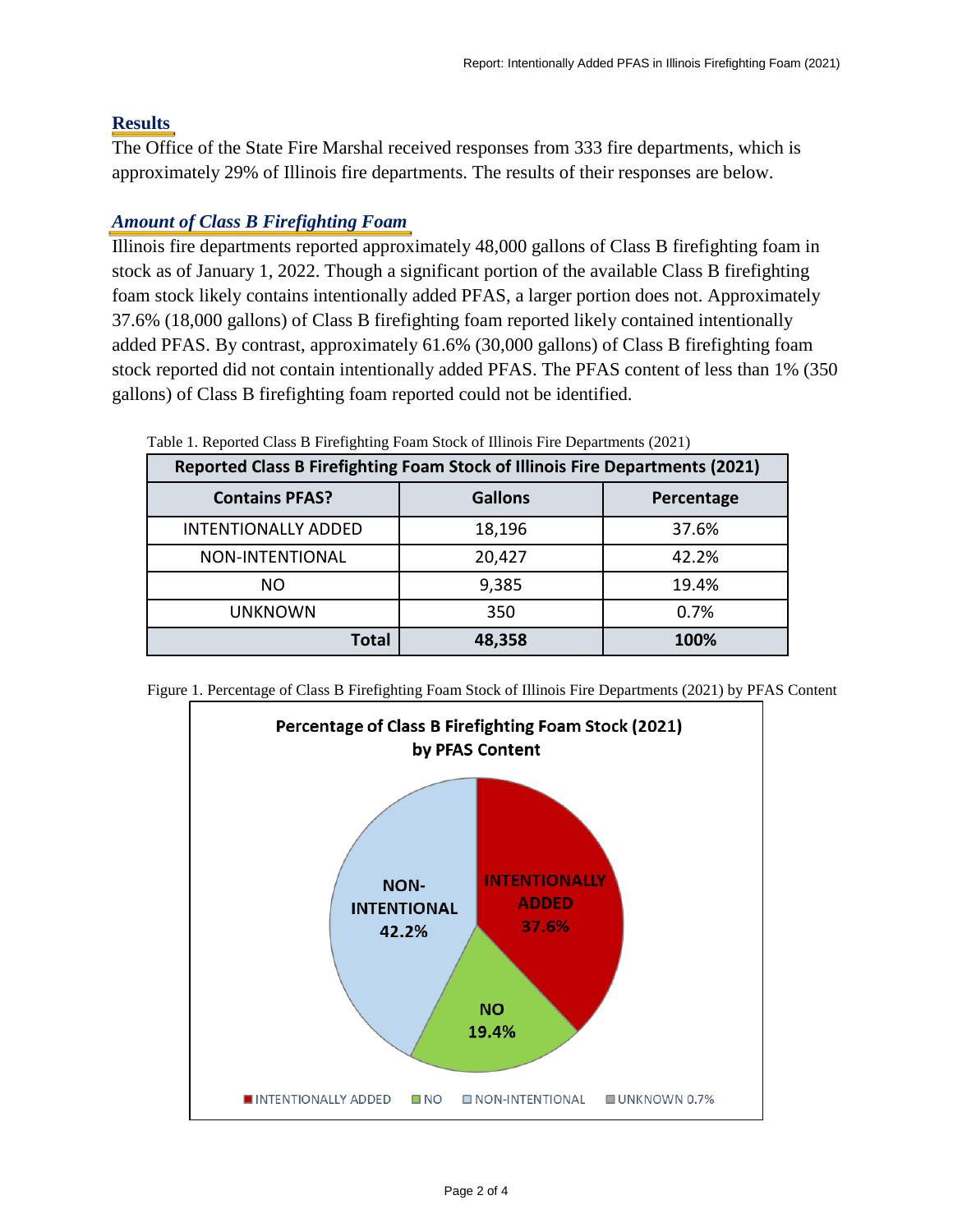## *Discharge of Class B Foam*

Illinois fire departments reported that approximately 466 gallons of Class B firefighting foam was discharged over the prior 12 months. Of that, the PFAS content of the foam was unknown for 85% (395 gallons) of foam discharged. This is likely due to the fact that foam product is loaded into emergency response vehicles prior to the time it is needed and records may not exist. Due to the mostly unknown PFAS content of reported discharges, it is not possible to draw significant conclusions about discharge of Class B firefighting foam with intentionally added PFAS.

| x x<br>Approximate Number Gallons of Class B Firefighting Foam Discharged (2021) |                       |                    |                |                      |  |
|----------------------------------------------------------------------------------|-----------------------|--------------------|----------------|----------------------|--|
|                                                                                  | <b>Contains PFAS?</b> |                    |                |                      |  |
|                                                                                  | <b>INTENTIONALLY</b>  | <b>NON-</b>        |                | <b>Total Gallons</b> |  |
| <b>Reason for Discharge</b>                                                      | <b>ADDED</b>          | <b>INTENTIONAL</b> | <b>UNKNOWN</b> | (by Reason)          |  |
| <b>ACCIDENTAL</b>                                                                | 1                     |                    |                | 1                    |  |
| <b>AIRCRAFT INCIDENT</b>                                                         |                       |                    | 50             | 50                   |  |
| <b>EXTERIOR FIRE</b>                                                             |                       |                    | 5              | 5                    |  |
| HAZ-MAT                                                                          |                       |                    | 11             | 11                   |  |
| <b>STRUCTURE FIRE</b>                                                            | 5                     |                    | 100            | 105                  |  |
| <b>TRAINING</b>                                                                  | 10                    | 45                 | 55             | 110                  |  |
| <b>VEHICLE FIRE</b>                                                              |                       | 10                 | 174            | 184                  |  |
| <b>Total Gallons (by</b>                                                         |                       |                    |                |                      |  |
| <b>PFAS Content)</b>                                                             | 16                    | 55                 | 395            | 466                  |  |

Table 2. Approximate Number Gallons of Class B Firefighting Foam Discharged (2021)



Figure 2 (right). Discharge of Class B Firefighting Foam (2021)